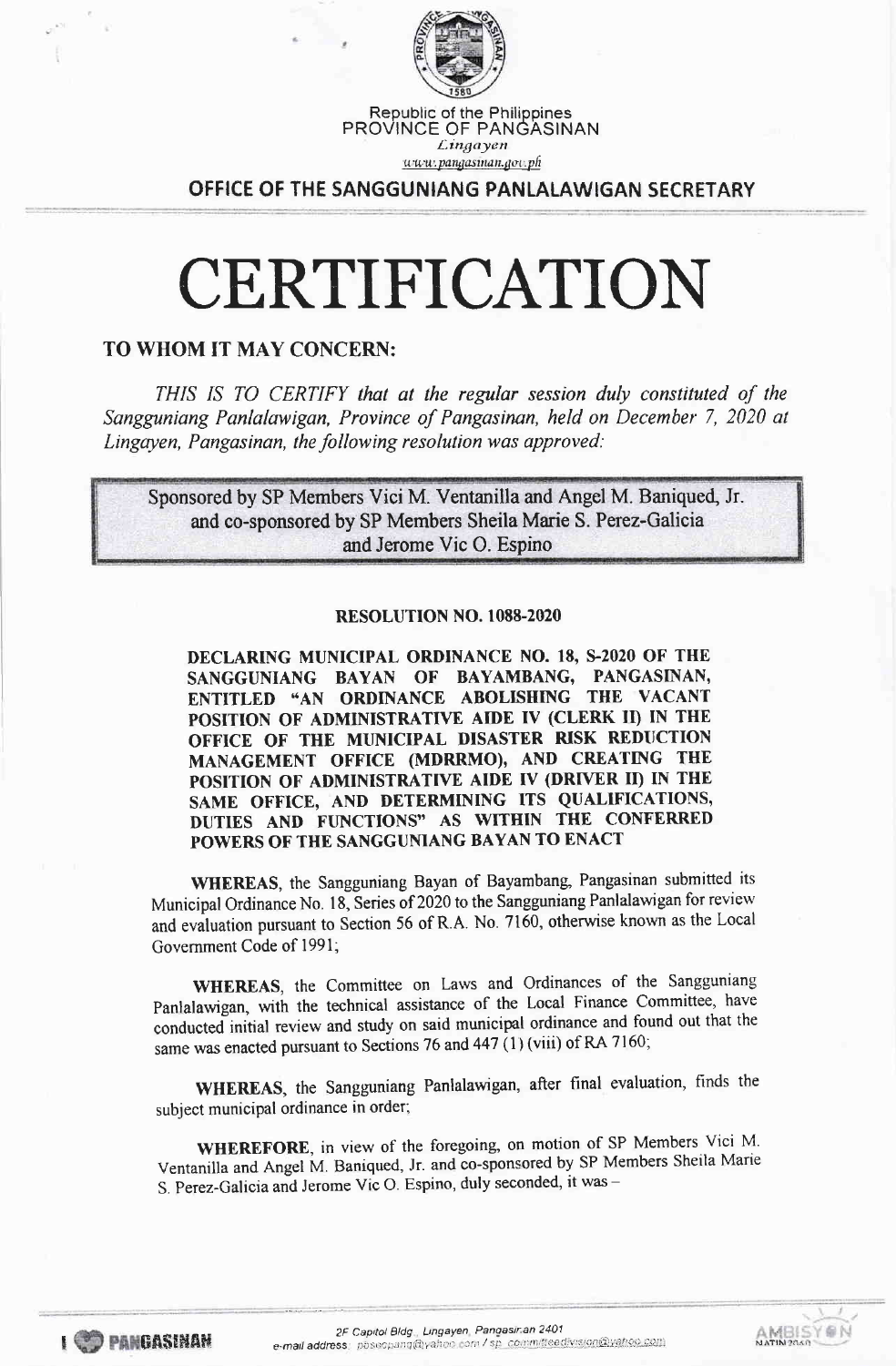

## $uvw$ , pangasinan. gov. ph OFFICE OF THE SANGGUNIANG PANLALAWIGAN SECRETARY

Lingayen

Resolution No. 1088-2020 Page 2

> RESOLVED, by the Sangguniang Panlalawigan in session assembled, to declare Municipal Ordinance No. 18, 5-2020 of the Sangguniang Bayan of Bayambang, Pangasinan, entitled "An Ordinance abolishing the vacant position of Administrative Aide IV (Clerk II) in the Office of the Municipal Disaster Risk Reduction Management Office (MDRRMO), and creating the position of Administrative Aide IV (Driver II) in the same office, and determining its qualifications, duties and functions" as within the conferred powers of the Sangguniang Bayan to enact,

> RESOLVED FURTHER, that a copy of this resolution be furnished the Office of the Sangguniang Bayan of Bayambang, Pangasinan, for its information and guidance.

**CERTIFIED BY NAVA-PEREZ** Secretar fto the Sanggunian

ATTESTED:

**LD DG. LAMBINO MARKI** Vice Governor (Presiding Officer)

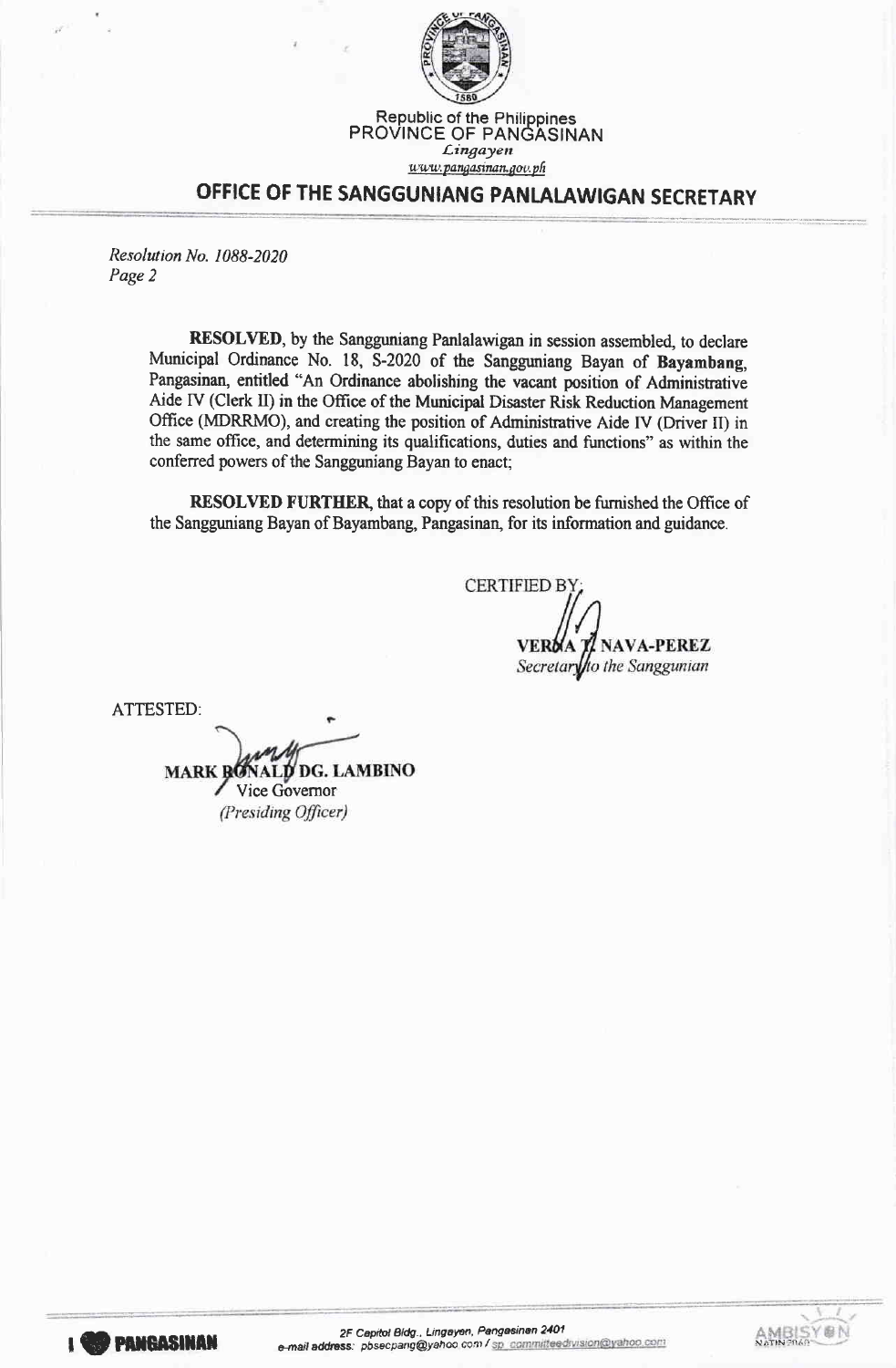## Repubtic of the Phitippines PROVINCE OF PANGASINAN MUNICIPAUTY OF BAYAMBANG OFFICE OF THE SANGGUNIANG BAYAN

 $\n-0$ 00 $|000-\rangle$ 



MUNICIPAL ORDINANCE NO. 18, SERIES OF 2020

"AN ORDINANCE ABOLISHING THE VACANT **POSITION** ADMINISTRATTVE AIDE IV (CLERK II) IN THE OFFICE OF THE MUNICIPAL DISASTER RISK REDUCTION MANAGEMENT OFFICE (MDRRMO), AND CREATING THE POSITION OF ADMINISTRATIVE AIDE IV (DRIVER II) IN THE SAME OFFICE, AND DETERMINING ITS QUALIFICATIONS, DUTIES AND FUNCTIONS'

#### EXPLANATORY NOTE:

WHEREAS, Section 76 of Republic Act No. 7760, otherwise known as the Local Government Code of 1991, provides that every local government unit shall design and implement its own organizational structure and staffing pattern taking into consideration its service requirement and financial capability, subject to the minimum standard and guidelines prescribed by the Civil Service Commission;

WHEREAS, Section 447 (a) (vii) of the same Code provides that the Sangguniang Bayan has the power to determine the positions and salaries including allowances and other emoluments and benefits of employees of the municipal government;

NOW THEREFORE, on motion of SB Member Benjamin Francisco S. De Vera, duly seconded;

Be it enacted by the Sangguniang Bayan in session assembled that:

SECTION 1. ABOLITION OF POSITION. The following vacant position under the Office of the Municipal Disaster Risk Reduction Management Office (MDRRMO) is hereby abolished:

| <b>Position Title</b>                    | Item No. | Salary/Annum |
|------------------------------------------|----------|--------------|
| Administrative Aide IV (Clerk II) (SG 4) | XVIII-7  | 149,112.00   |

SECTION 2. CREATION OF POSITION. The position and its corresponding Salary Grade are hereby created under the Office of the Municipal Disaster Risk Reduction Management Office (MDRRMO), to wit:

| <b>Position Title</b>                     | Item No. | Salary/Annum |
|-------------------------------------------|----------|--------------|
| Administrative Aide IV (Driver II) (SG 4) | XVIII-7  | 149,112.00   |

SECTION 3. QUALIFICATION STANDARDS OF THE POSITION. The qualification of the position of Admin. Aide IV (Driver  $II$ ) are as follows:

ADMINISTRATIVE AIDE IV (DRIVER II) SG/Step: 4/1 Qualification Standards

- Education Elementary School Graduate
- Experience None Required
- **Training** None Required
- Eligibility : Driver License (MC 11, s. 96-Cat. II)

 $\rightarrow$ 

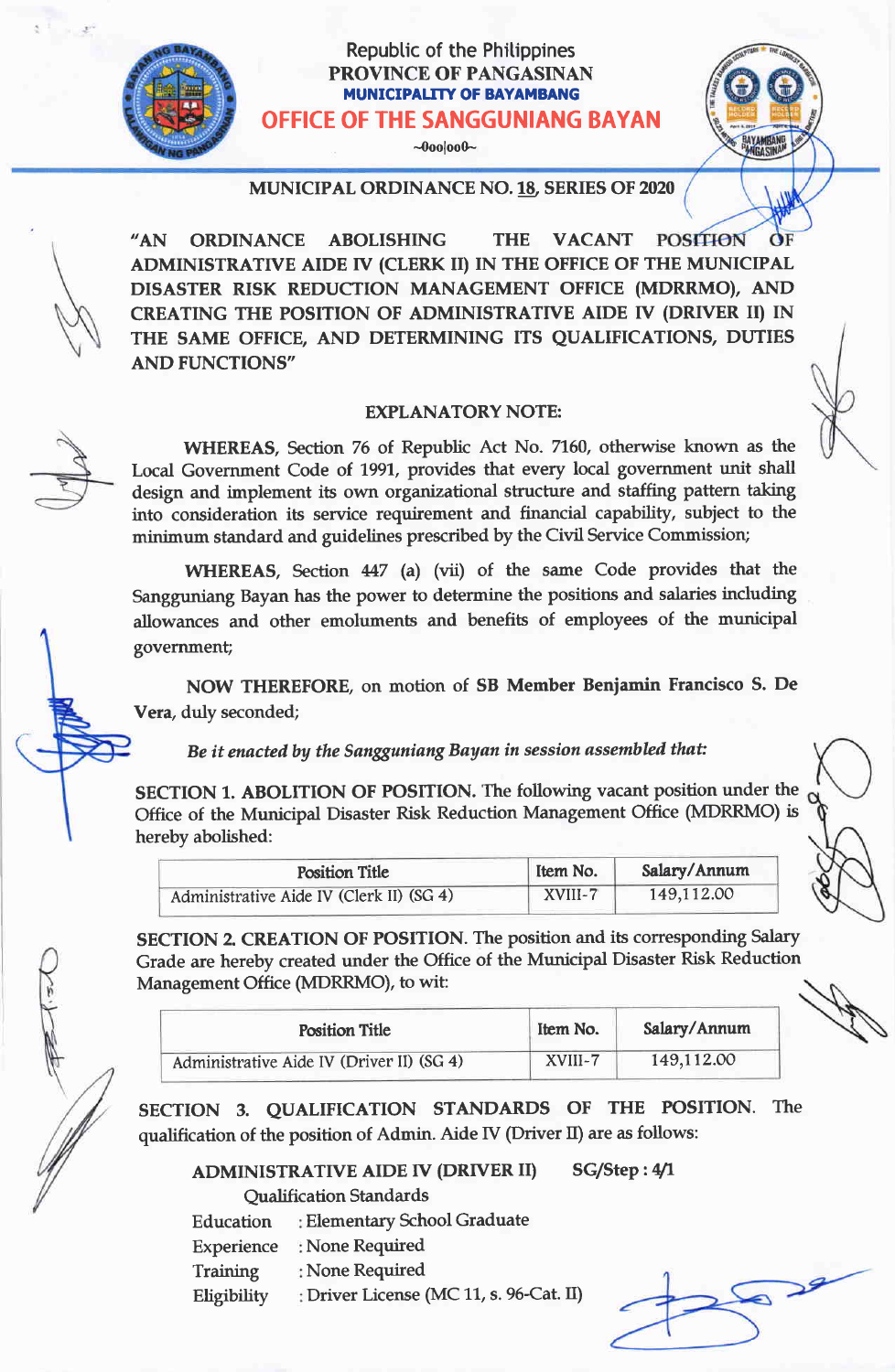## Repubtic of the Phitippines PROVINCE OF PANGASINAN MUNICIPALITY OF BAYAMBANG OFFICE OF THE SANGGUNIANG BAYAN

 $\neg 0$ oo $|$ oo $0\neg$ 

SECTION 4. DUTIES, FUNCTIONS AND RESPONSIBILITIES OF THE position of Administrative Aide IV (Driver II) shall have the following duties, functions:

- 1. Drives the official vehicle;
- 2. Attends to maintenance of official vehicle;
- 3. Performs minor repair and troubleshooting
- 4. Performs messengerial tasks, when requested;
- 5. Prepares requirements on the use of official vehicle; and
- 6. Performs other related functions.

SECTION 5. The corresponding salaries and other benefits of position mentioned in Section 2 item no. (XVIII-18), was appropriated or incorporated in the General Fund Annual Budget for Calendar Year 2021

SECTION 6. This Ordinance shall take effect upon its approval.

**ENACTED** this  $26<sup>th</sup>$  day of October 2020.

Certified to be duly adopted and approved:

**JOEL/V. CAMACHO** Secretary  $f_0$  the Sanggunian

ATTESTED:

HON. RAUL R. SABANGAN Municipal Vice-Mayor & Presiding Officer



 $\sum_{n}$ 

E